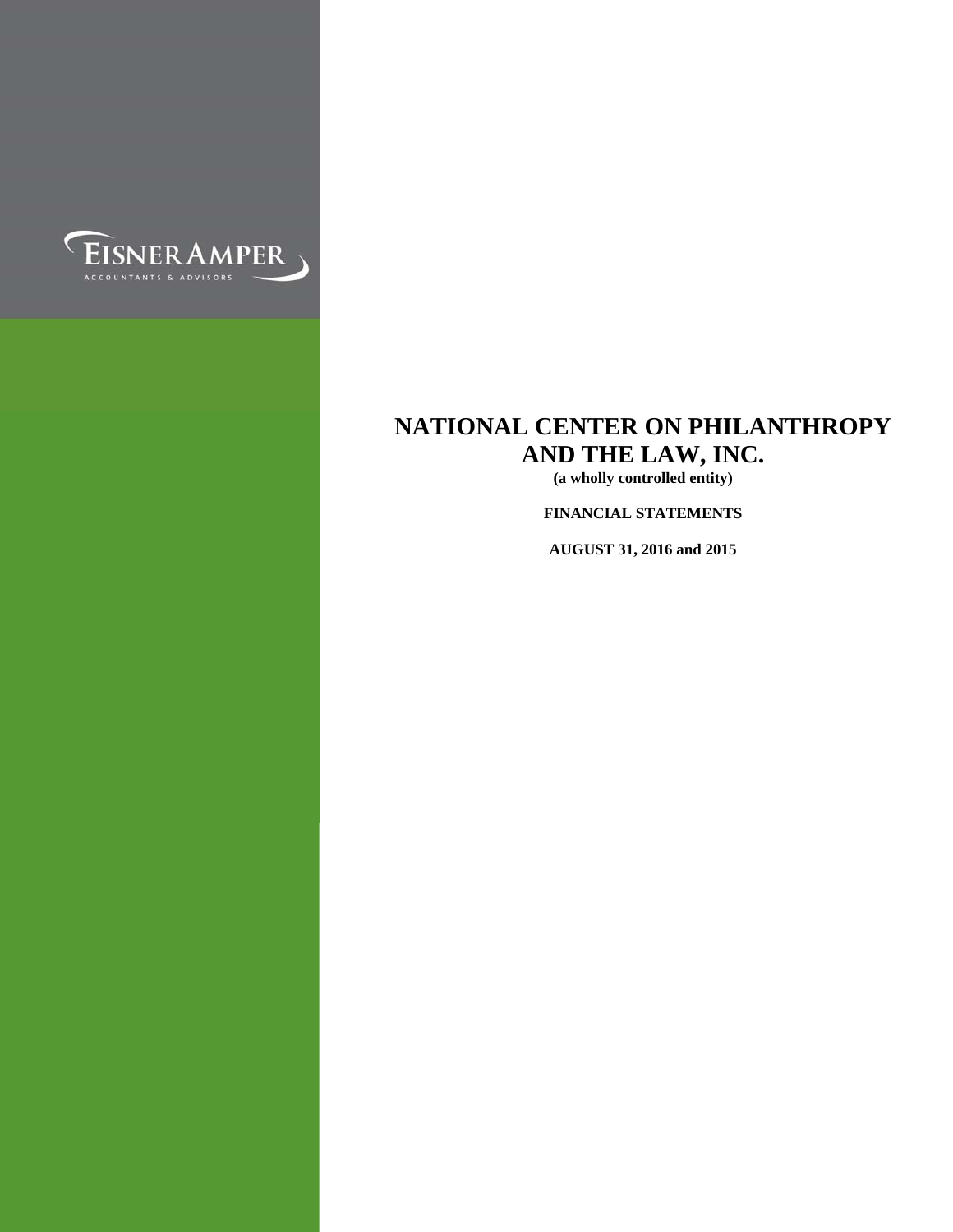

750 Third Avenue New York, NY 10017-2703 T 212.949.8700 F 212.891.4100 EisnerAmper LLP

www.eisneramper.com

# **INDEPENDENT AUDITORS' REPORT**

Board of Directors National Center on Philanthropy and the Law, Inc. New York, New York

#### **Report on the Financial Statements**

We have audited the accompanying financial statements of the National Center on Philanthropy and the Law, Inc. (a wholly controlled entity) (the "Center"), which comprise the statements of financial position as of August 31, 2016 and 2015, the related statements of activities, functional expenses, and cash flows for the years then ended, and the related notes to the financial statements.

#### *Management's Responsibility for the Financial Statements*

The Center's management is responsible for the preparation and fair presentation of these financial statements in accordance with accounting principles generally accepted in the United States of America; this includes the design, implementation, and maintenance of internal control relevant to the preparation and fair presentation of financial statements that are free from material misstatement, whether due to fraud or error.

#### *Auditors' Responsibility*

Our responsibility is to express an opinion on these financial statements based on our audits. We conducted our audits in accordance with auditing standards generally accepted in the United States of America. Those standards require that we plan and perform the audits to obtain reasonable assurance about whether the financial statements are free from material misstatement.

An audit involves performing procedures to obtain evidence about the amounts and disclosures in the financial statements. The procedures selected depend on the auditors' judgments, including the assessment of the risks of material misstatement of the financial statements, whether due to fraud or error. In making those risk assessments, the auditors consider internal control relevant to the organization's preparation and fair presentation of the financial statements, in order to design audit procedures that are appropriate in the circumstances, but not for the purpose of expressing an opinion on the effectiveness of the organization's internal control. Accordingly, we express no such opinion. An audit also includes evaluating the appropriateness of accounting policies used and the reasonableness of significant accounting estimates made by management, as well as evaluating the overall presentation of the financial statements.

We believe that the audit evidence we have obtained is sufficient and appropriate to provide a basis for our audit opinion.

#### *Opinion*

In our opinion, the financial statements referred to above present fairly, in all material respects, the financial position of the National Center on Philanthropy and the Law, Inc. as of August 31, 2016 and 2015, and the changes in its net assets and its cash flows for the years then ended, in accordance with accounting principles generally accepted in the United States of America.

Eisnerfmper LLP

New York, New York April 25, 2017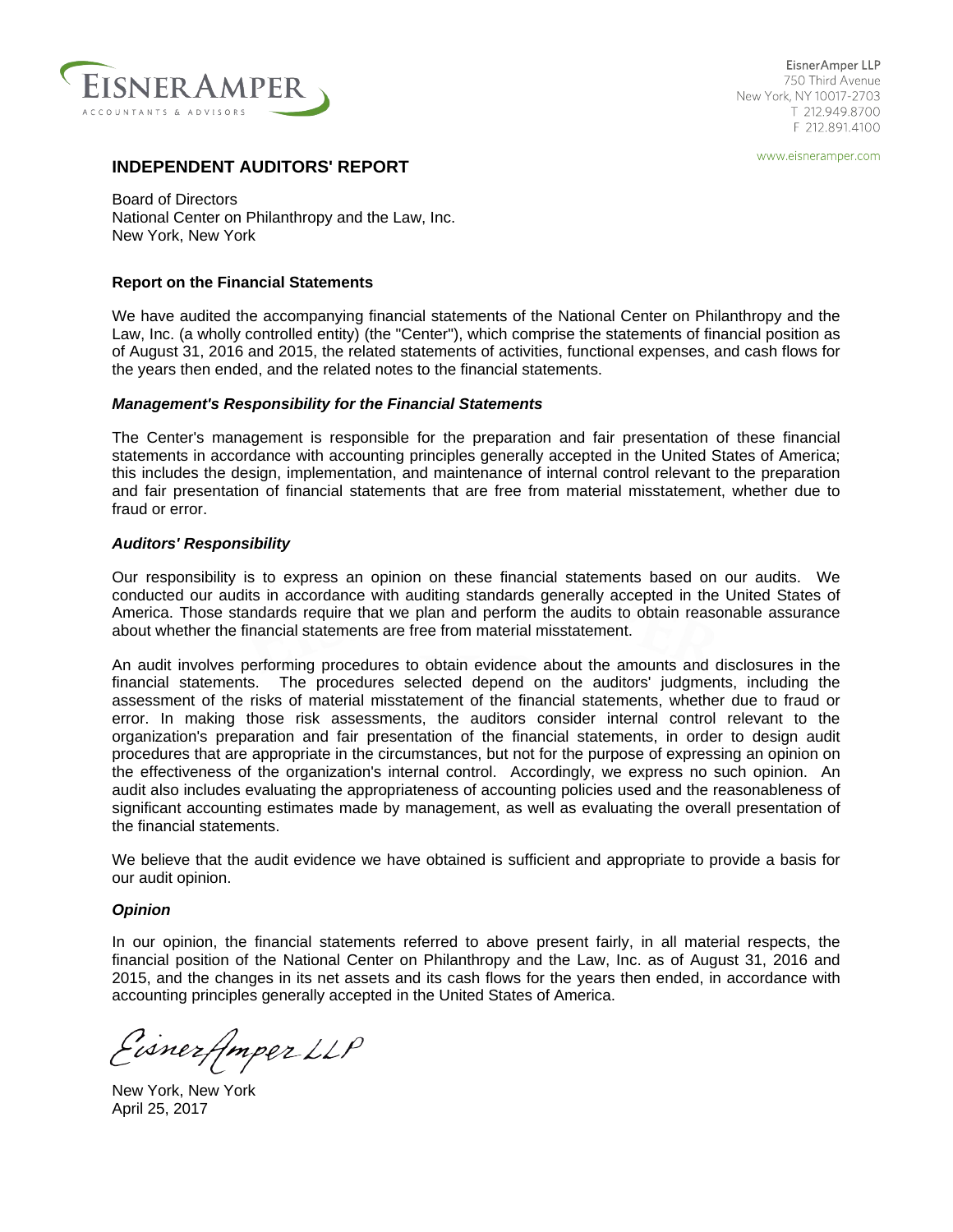(a wholly controlled entity)

# **Statements of Financial Position**

|                                            |                 | August 31,       |
|--------------------------------------------|-----------------|------------------|
|                                            | 2016            | 2015             |
| <b>ASSETS</b>                              |                 |                  |
| Cash held by New York University           | \$<br>120,342   | 231,867<br>\$.   |
| Investments (see Note B)                   | 6,308,384       | 6,138,252        |
| Contributions receivable, net (see Note C) | 332.734         |                  |
|                                            | \$ 6.761.460    | 6,370,119<br>S.  |
| <b>NET ASSETS</b>                          |                 |                  |
| Unrestricted                               | 3,887,755<br>S. | \$.<br>3,815,720 |
| Temporarily restricted (see Note H)        | 588,305         | 268,999          |
| Permanently restricted (see Note I)        | 2.285.400       | 2,285,400        |
| Total net assets                           | 6,761,460       | 6.370.119<br>S.  |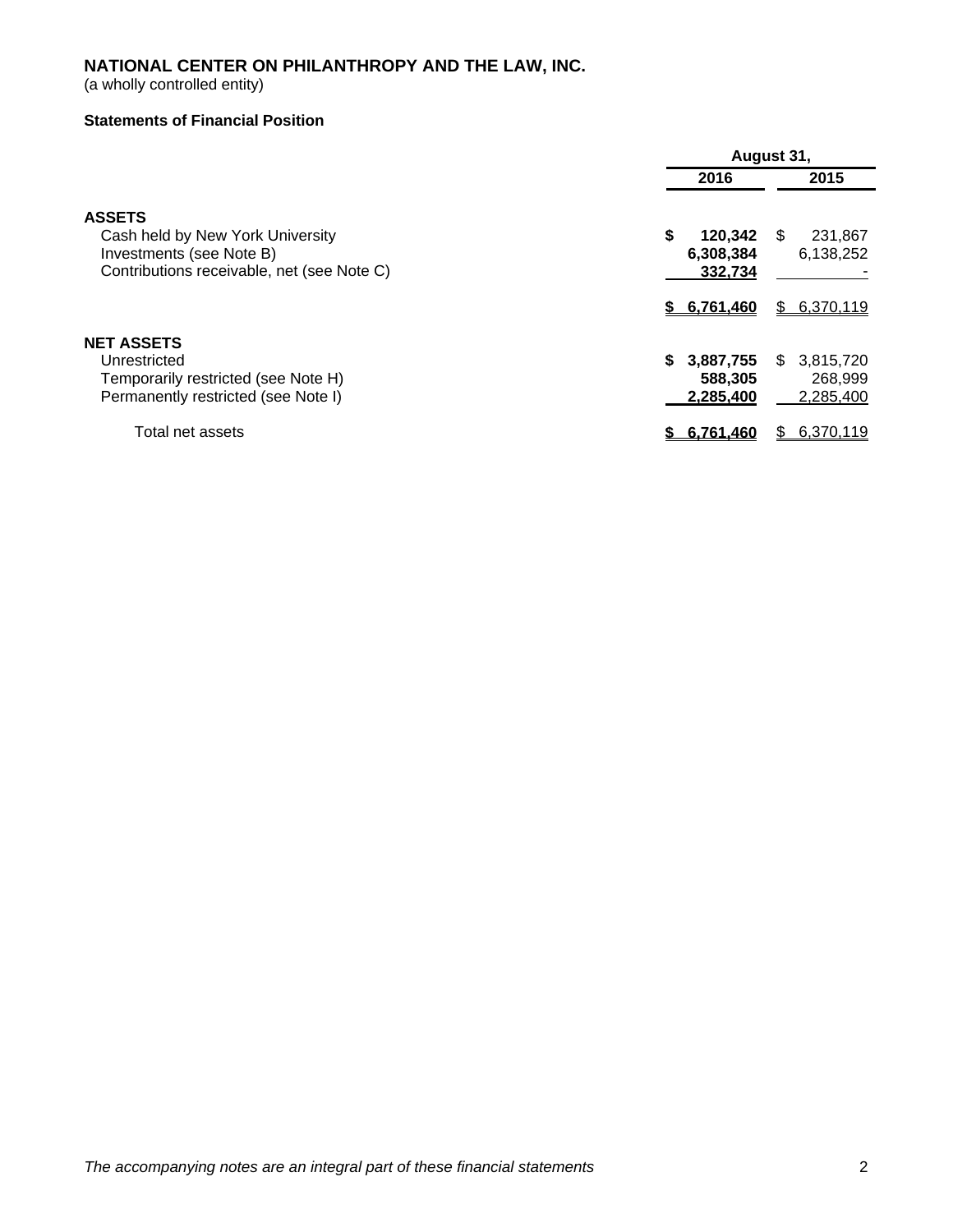(a wholly controlled entity)

#### **Statements of Activities**

|                                       |                     |                                         |                                  |               | Year Ended August 31, |                                         |                                  |               |
|---------------------------------------|---------------------|-----------------------------------------|----------------------------------|---------------|-----------------------|-----------------------------------------|----------------------------------|---------------|
|                                       |                     | 2016                                    |                                  |               |                       |                                         | 2015                             |               |
|                                       | <b>Unrestricted</b> | <b>Temporarily</b><br><b>Restricted</b> | Permanently<br><b>Restricted</b> | <b>Total</b>  | <b>Unrestricted</b>   | <b>Temporarily</b><br><b>Restricted</b> | Permanently<br><b>Restricted</b> | <b>Total</b>  |
| Support and revenue:                  |                     |                                         |                                  |               |                       |                                         |                                  |               |
| Contributions                         | 7,250               | \$<br>822,734                           |                                  | \$<br>829,984 | 152,750<br>S          | 265,000<br>\$                           | $\blacksquare$                   | \$<br>417.750 |
| Investment earnings                   | 51,748              | 24,790                                  |                                  | 76,538        | 82,055                | 44,298                                  |                                  | 126,353       |
| Net realized and unrealized gains     |                     |                                         |                                  |               |                       |                                         |                                  |               |
| (losses) on investments               | 101,135             | 51,934                                  |                                  | 153,069       | (217,909)             | (117, 639)                              |                                  | (335, 548)    |
| Other income (see Note A[8]ii)        | 290,000             | 7,156                                   |                                  | 297,156       | 290,000               |                                         |                                  | 290,000       |
| Support and revenue before net assets |                     |                                         |                                  |               |                       |                                         |                                  |               |
| released from restrictions            | 450,133             | 906,614                                 |                                  | 1,356,747     | 306,896               | 191,659                                 |                                  | 498,555       |
| Net assets released from restrictions | 595,340             | (595, 340)                              |                                  |               | 398,815               | (398, 815)                              |                                  |               |
| Change in funds with deficiencies     | (8,032)             | 8,032                                   |                                  |               | (137, 012)            | 137,012                                 |                                  |               |
| Total support and revenue             | 1,037,441           | 319,306                                 |                                  | 1,356,747     | 568,699               | (70, 144)                               |                                  | 498,555       |
| <b>Expenses:</b>                      |                     |                                         |                                  |               |                       |                                         |                                  |               |
| Program services                      | 829,397             |                                         |                                  | 829,397       | 803,225               |                                         |                                  | 803,225       |
| General and administrative            | 74,982              |                                         |                                  | 74,982        | 69,683                |                                         |                                  | 69,683        |
| Fund-raising                          | 61,027              |                                         |                                  | 61,027        | 59,654                |                                         |                                  | 59,654        |
| Total expenses                        | 965,406             |                                         |                                  | 965,406       | 932,562               |                                         |                                  | 932,562       |
| Change in net assets                  | 72,035              | 319,306                                 |                                  | 391,341       | (363, 863)            | (70, 144)                               |                                  | (434,007)     |
| Net assets - September 1              | 3,815,720           | 268,999                                 | \$2,285,400                      | 6,370,119     | 4,179,583             | 339,143                                 | \$2,285,400                      | 6,804,126     |
| Net assets - August 31                | \$3,887,755         | 588,305                                 | \$2,285,400                      | \$6,761,460   | \$3.815.720           | 268,999<br>S.                           | \$2,285,400                      | \$6,370,119   |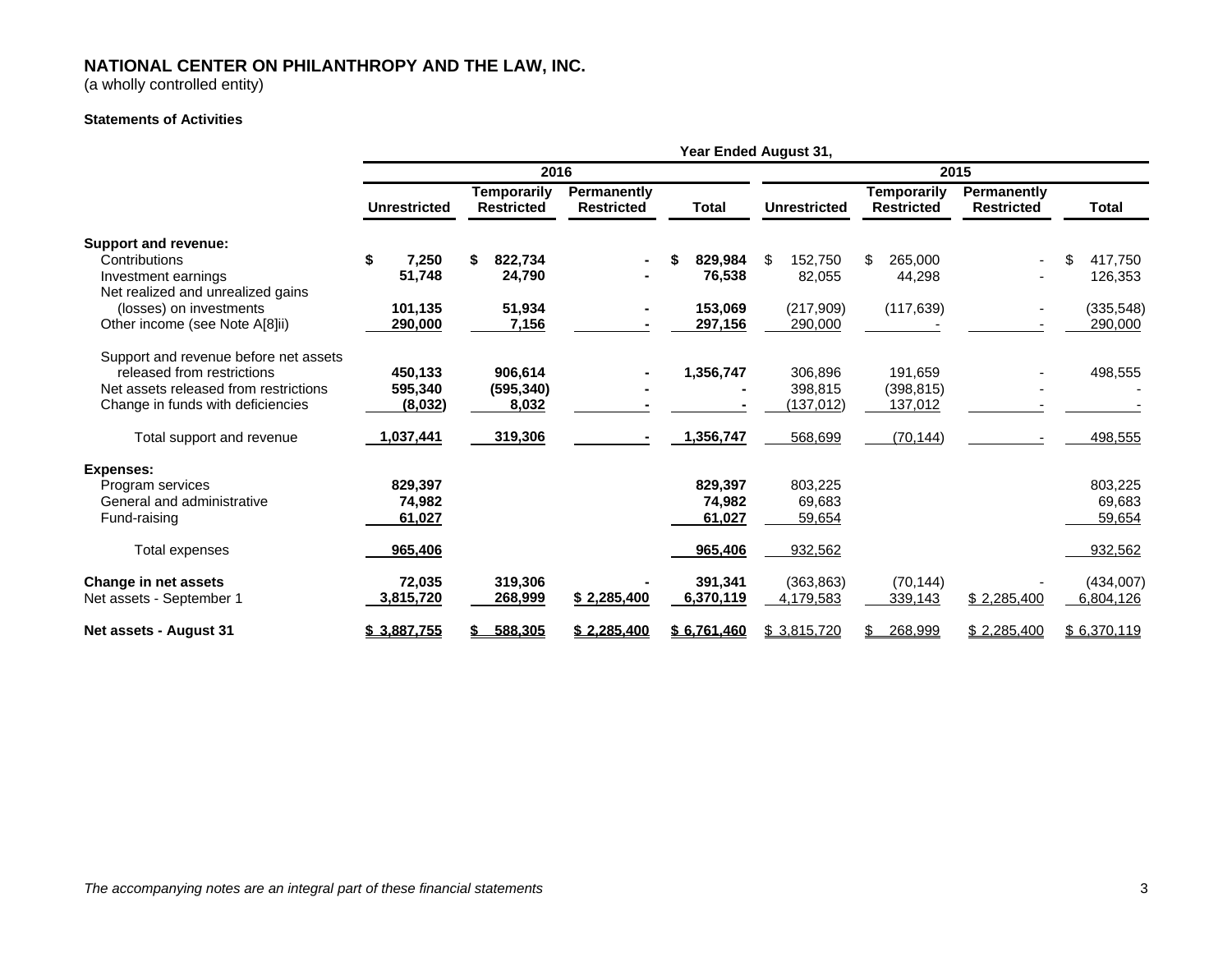(a wholly controlled entity)

# **Statement of Functional Expenses**

# **Year Ended August 31, 2016**

(with summarized financial information for 2015)

|                                 | Program         | <b>General and</b> |    |                     | <b>Total Expenses</b> |           |               |
|---------------------------------|-----------------|--------------------|----|---------------------|-----------------------|-----------|---------------|
|                                 | <b>Services</b> | Administrative     |    | <b>Fund-Raising</b> |                       | 2016      | 2015          |
| <b>Salaries</b>                 | \$<br>395,897   | \$<br>39,592       | \$ | 42,216              | S                     | 477,705   | \$<br>465,706 |
| Fellowships                     | 100,000         |                    |    |                     |                       | 100,000   | 100,000       |
| Employee benefits               | 53,332          | 5,334              |    | 5,687               |                       | 64,353    | 63,422        |
| Payroll taxes                   | 25,052          | 2,505              |    | 2,672               |                       | 30,229    | 28,352        |
| Pension contribution            | 36,733          | 3,674              |    | 3,917               |                       | 44,324    | 41,669        |
| Professional fees               |                 | 3,473              |    |                     |                       | 3,473     | 843           |
| Accounting                      |                 | 14,275             |    |                     |                       | 14,275    | 14,275        |
| Library services                | 13,360          |                    |    |                     |                       | 13,360    | 13,360        |
| Books and periodicals           | 28,938          |                    |    |                     |                       | 28,938    | 28,511        |
| Office supplies and equipment   | 2,577           | 258                |    | 275                 |                       | 3,110     | 3,752         |
| Postage                         | 462             | 46                 |    | 50                  |                       | 558       | 1,023         |
| Stationery and printing         | 4,467           |                    |    |                     |                       | 4,467     | 3,140         |
| Telephone                       | 60              | 7                  |    | 6                   |                       | 73        | 86            |
| Travel                          | 54,077          |                    |    |                     |                       | 54,077    | 54,811        |
| Meals and meetings              | 46,509          |                    |    |                     |                       | 46,509    | 37,395        |
| Information technology services | 5,221           | 522                |    | 557                 |                       | 6,300     | 6,300         |
| Rent                            | 52,211          | 5,222              |    | 5,567               |                       | 63,000    | 63,000        |
| Memberships                     | 3,755           |                    |    |                     |                       | 3,755     | 2,917         |
| Honoraria and awards            | 6,746           | 74                 |    | <b>80</b>           |                       | 6,900     | 4,000         |
| Total expenses                  | 829,397         | \$<br>74,982       |    | 61,027              |                       | \$965,406 | \$<br>932,562 |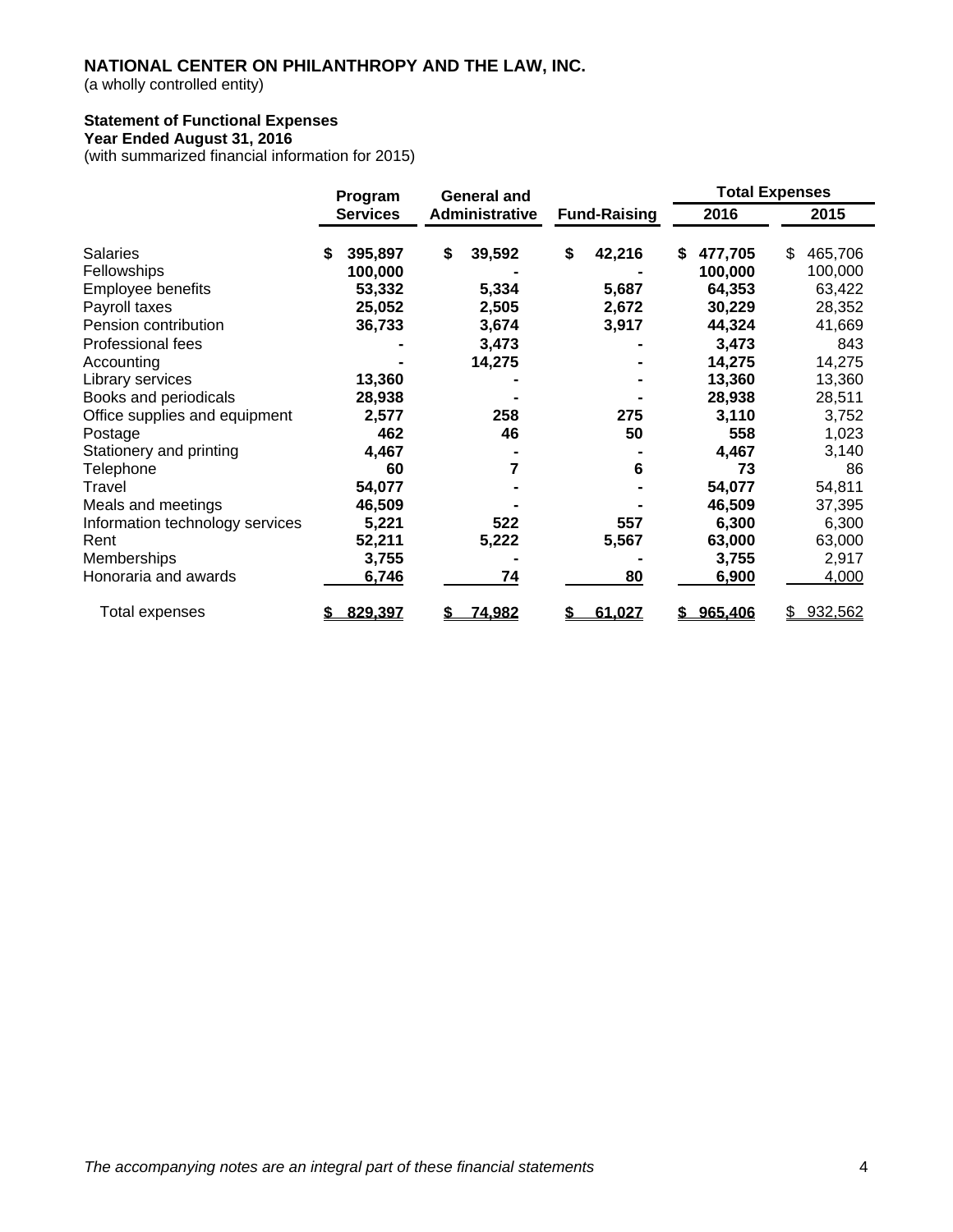(a wholly controlled entity)

#### **Statement of Functional Expenses Year Ended August 31, 2015**

|                                 | Program<br><b>Services</b> | <b>General and</b><br>Administrative | <b>Fund-Raising</b> | <b>Total</b><br><b>Expenses</b> |
|---------------------------------|----------------------------|--------------------------------------|---------------------|---------------------------------|
| Salaries                        | 386,705<br>\$              | \$<br>37,740                         | \$<br>41,261        | \$<br>465,706                   |
| Fellowships                     | 100,000                    |                                      |                     | 100,000                         |
| Employee benefits               | 52,663                     | 5,140                                | 5,619               | 63,422                          |
| Payroll taxes                   | 23,542                     | 2,298                                | 2,512               | 28,352                          |
| Pension contribution            | 34,601                     | 3,377                                | 3,691               | 41,669                          |
| Professional fees               |                            | 843                                  |                     | 843                             |
| Accounting                      |                            | 14,275                               |                     | 14,275                          |
| Library services                | 13,360                     |                                      |                     | 13,360                          |
| Books and periodicals           | 28,511                     |                                      |                     | 28,511                          |
| Office supplies and equipment   | 3,115                      | 304                                  | 333                 | 3,752                           |
| Postage                         | 850                        | 83                                   | 90                  | 1,023                           |
| Stationery and printing         | 3,140                      |                                      |                     | 3,140                           |
| Telephone                       | 71                         | 7                                    | 8                   | 86                              |
| Travel                          | 54,811                     |                                      |                     | 54,811                          |
| Meals and meetings              | 37,395                     |                                      |                     | 37,395                          |
| Information technology services | 5,231                      | 511                                  | 558                 | 6,300                           |
| Rent                            | 52,313                     | 5,105                                | 5,582               | 63,000                          |
| Memberships                     | 2,917                      |                                      |                     | 2,917                           |
| Honoraria and awards            | 4,000                      |                                      |                     | 4,000                           |
| Total expenses                  | 803,225                    | 69,683                               | 59,654<br>\$        | 932,562                         |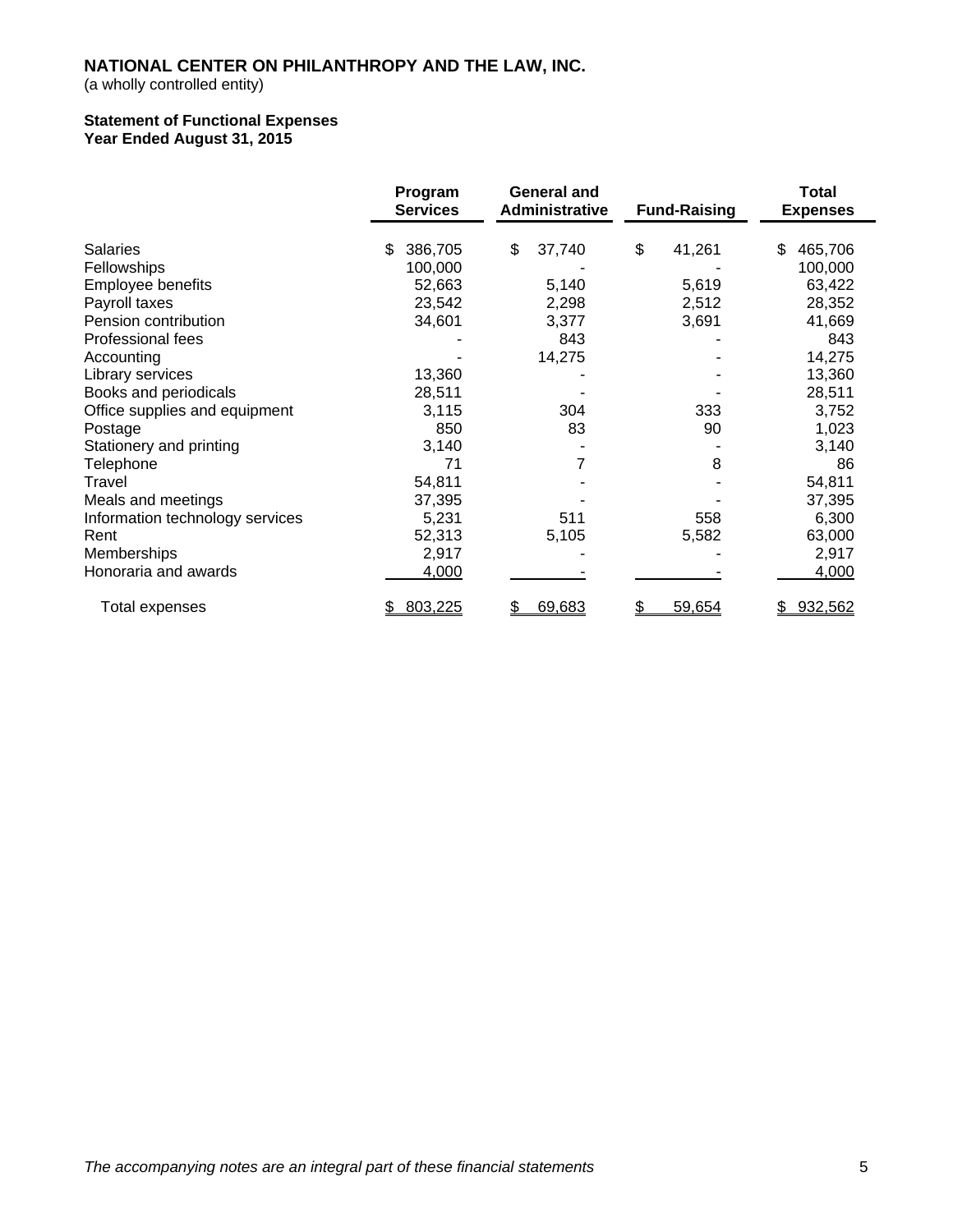(a wholly controlled entity)

# **Statements of Cash Flows**

|                                                                                            | Year Ended August 31, |                  |
|--------------------------------------------------------------------------------------------|-----------------------|------------------|
|                                                                                            | 2016                  | 2015             |
| Cash flows from operating activities:                                                      |                       |                  |
| Change in net assets                                                                       | \$<br>391,341         | (434,007)<br>\$. |
| Adjustments to reconcile change in net assets to net cash used in<br>operating activities: |                       |                  |
| Unrealized losses on investments                                                           | 46,967                | 568,832          |
| Realized gains on sales of investments                                                     | (200, 036)            | (233, 284)       |
| Changes in:                                                                                |                       |                  |
| Contributions receivable, net                                                              | (332, 734)            |                  |
| Net cash used in operating activities                                                      | (94, 462)             | <u>(98,459)</u>  |
| Cash flows from investing activities:                                                      |                       |                  |
| Purchases of investments                                                                   | (277, 051)            | (528, 553)       |
| Proceeds from sales of investments                                                         | 259,988               | 684,043          |
| Net cash (used in) provided by investing activities                                        | (17,063)              | 155,490          |
| Net change in cash held by New York University                                             | (111, 525)            | 57,031           |
| Cash held by New York University at beginning of year                                      | 231,867               | 174,836          |
| Cash held by New York University at end of year                                            | 120,342               | 231,867<br>\$    |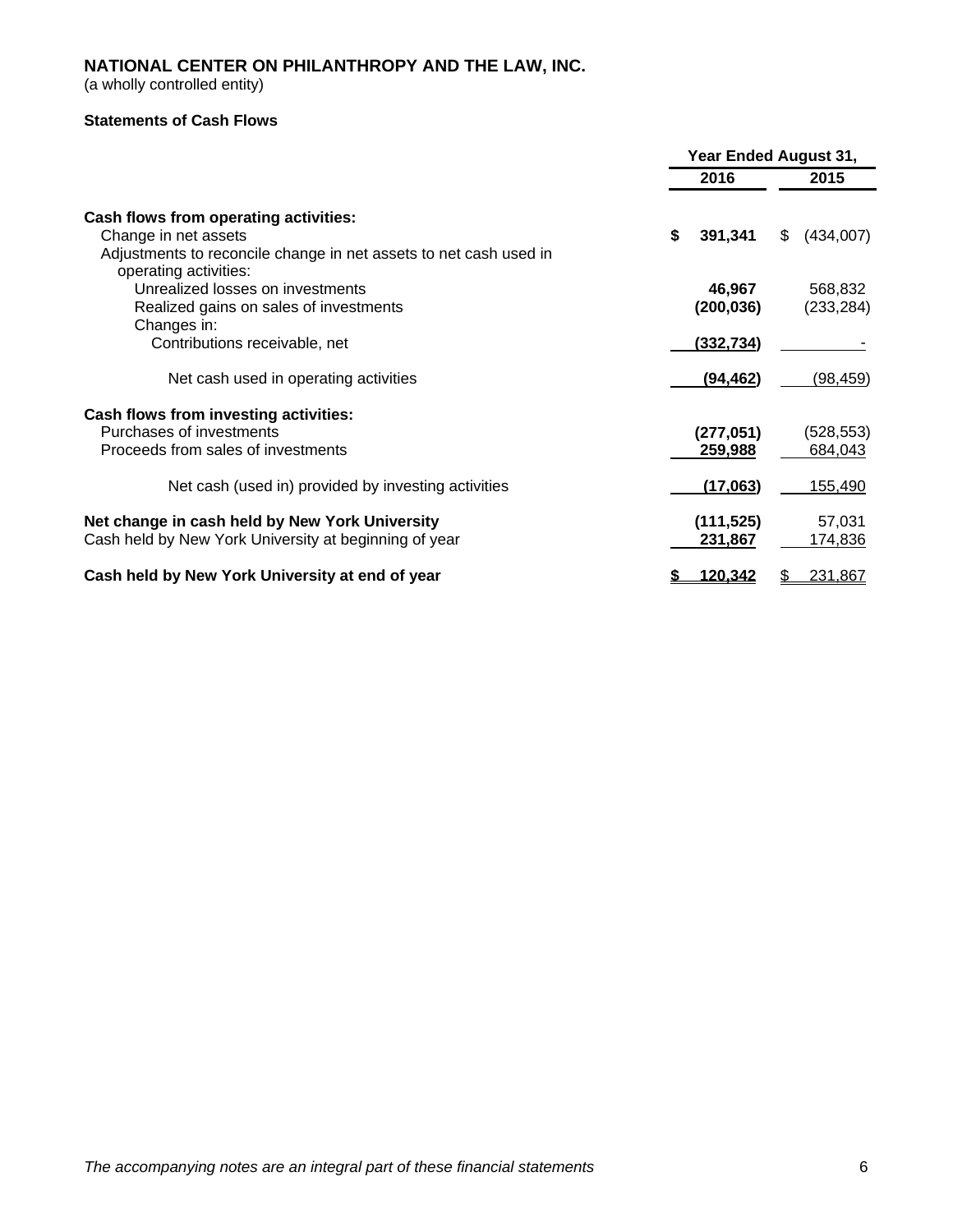(a wholly controlled entity)

**Notes to Financial Statements August 31, 2016 and 2015** 

#### **NOTE A - ORGANIZATION AND SUMMARY OF SIGNIFICANT ACCOUNTING POLICIES**

#### **[1] Organization:**

The National Center for Philanthropy and the Law, Inc. (the "Center") was incorporated in New York in July 1996. The Center operates exclusively for charitable and educational purposes, including the promotion, encouragement, and sponsorship of study, research, and other educational activities in the area of philanthropy and the law. The Center achieves its purpose by (i) conducting or supporting activities for the benefit of New York University (the "University"), (ii) performing various functions of the University, and (iii) carrying out the purposes of the University. Members of the Board of Directors of the Center are appointed by the New York University School of Law Foundation, and, accordingly, the Center is a wholly controlled entity of the University.

As a wholly controlled entity of the University, the Center has been determined by the Internal Revenue Service to qualify as a Type I supporting organization under Section 509(a)(3) of the Internal Revenue Code of 1986, as amended (the "Code"), is exempt under 501(c)(3) of the Code from federal income taxes, and has been classified as an organization that is not a private foundation under Section 509(a) of the Code. In addition, the Center is exempt from state and local income taxes under comparable laws. The Center qualifies for the maximum charitable contribution deduction by donors.

#### **[2] Basis of accounting:**

The accompanying financial statements of the Center have been prepared using the accrual basis of accounting and conform to accounting principles generally accepted in the United States of America as applicable to not-for-profit entities.

#### **[3] Cash and cash equivalents:**

Cash and cash equivalents include all highly-liquid debt instruments with a maturity of three months or less when purchased. The Center's cash is held by the University in one of its operating accounts.

#### **[4] Functional allocation of expenses:**

The costs of providing the various programs and supporting services have been summarized on a functional basis in the accompanying statements of activities. Accordingly, certain costs have been allocated among the programs and supporting services in reasonable ratios determined by management. Indirect costs have been allocated on the basis of time allocation.

# **[5] Use of estimates:**

The preparation of financial statements in conformity with generally accepted accounting principles requires management to make estimates and assumptions that affect the reported amount of assets, liabilities, support and revenue, and expenses. Actual results could differ from those estimates.

#### **[6] Investments:**

Investments are comprised of mutual funds and a money market fund. The multi-asset mutual fund consists of underlying investments with readily determinable fair values such as global stocks and commodities. Additionally, the Center invests in debt-based mutual funds. All mutual funds are reported at fair value as of fiscal-year end in the accompanying statements of financial position.

Investment transactions are recorded on a trade-date basis. Realized gains or losses on investments are determined by comparison of the average cost of acquisition to proceeds at the time of disposition. The earnings from dividends and interest are recognized when earned.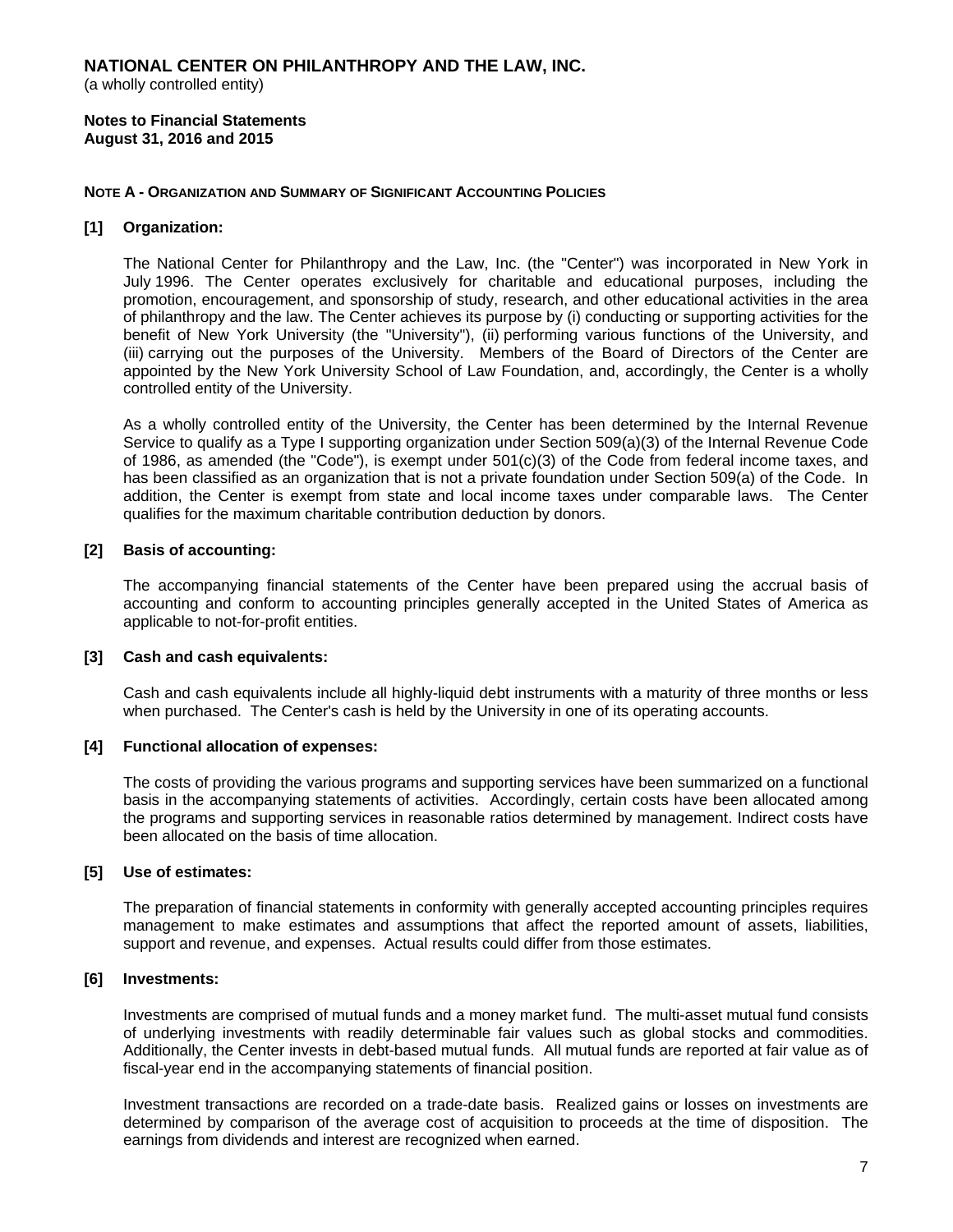(a wholly controlled entity)

#### **Notes to Financial Statements August 31, 2016 and 2015**

### **NOTE A - ORGANIZATION AND SUMMARY OF SIGNIFICANT ACCOUNTING POLICIES (CONTINUED)**

#### **[6] Investments: (continued)**

Investment expenses include the services of bank trustees, investment managers and custodians. The balances of investment management fees disclosed in Note B are those specific fees charged by the Center's investment managers in each fiscal year; however, they do not include those fees that are embedded in mutual fund transactions.

# **[7] Net assets:**

#### *(i) Unrestricted:*

Unrestricted net assets are the remaining net assets of the Center that are used to carry out the Center's mission and are not subject to donor restrictions.

#### *(ii) Temporarily restricted:*

Temporarily restricted net assets represent those resources that are subject to the requirements of the New York Prudent Management of Institutional Funds Act ("NYPMIFA") and the use of which has been restricted by donors to specific purposes and/or the passage of time. When a donor restriction expires, that is, when a stipulated time restriction ends, a purpose restriction is accomplished, or funds are appropriated through an action of the Board of Directors, temporarily restricted net assets are reclassified as unrestricted net assets and reported in the accompanying statements of activities as net assets released from restrictions.

#### *(iii) Permanently restricted:*

Permanently restricted is defined as net assets that include gifts, pledges, trusts, and gains explicitly required by donors to be retained in perpetuity, while allowing the use of the investment return for general or specific purpose, in accordance with donor provisions. Under the terms of NYPMIFA, those earnings are classified as temporarily restricted in the accompanying statements of activities, pending appropriation by the Board of Directors.

#### **[8] Revenue recognition:**

#### *(i) Contributions:*

Unconditional promises to contribute to the Center (if any) are recognized as revenue in the period the promise is received. Contributions receivable not expected to be collected within a year are reported at their discounted present values, at a rate commensurate with the risk involved.

#### *(ii) Other income:*

During fiscal-year 2016, the Nonprofit Forum became a program of the Center. The funds contributed for this program are temporarily restricted and released upon expenditure in satisfaction of the program's activities. The funds are deposited within the operating cash account held by the University. The Nonprofit Forum is a group of approximately two dozen academics and lawyers, specializing in legal issues affecting not-for-profit organizations, who meet for dinner five times each year to present and discuss prepared papers on nonprofit legal topics. This is a self-sustaining program whereby the contributions received cover all related programmatic costs, and accordingly, these funds were fully expended during fiscal-year 2016. Revenues related to the program totaled approximately \$7,200 as of August 31, 2016, or less than 1% of the Center's total support and revenue. If the program were to be discontinued, the Center's annual revenues would continue to support its main programs.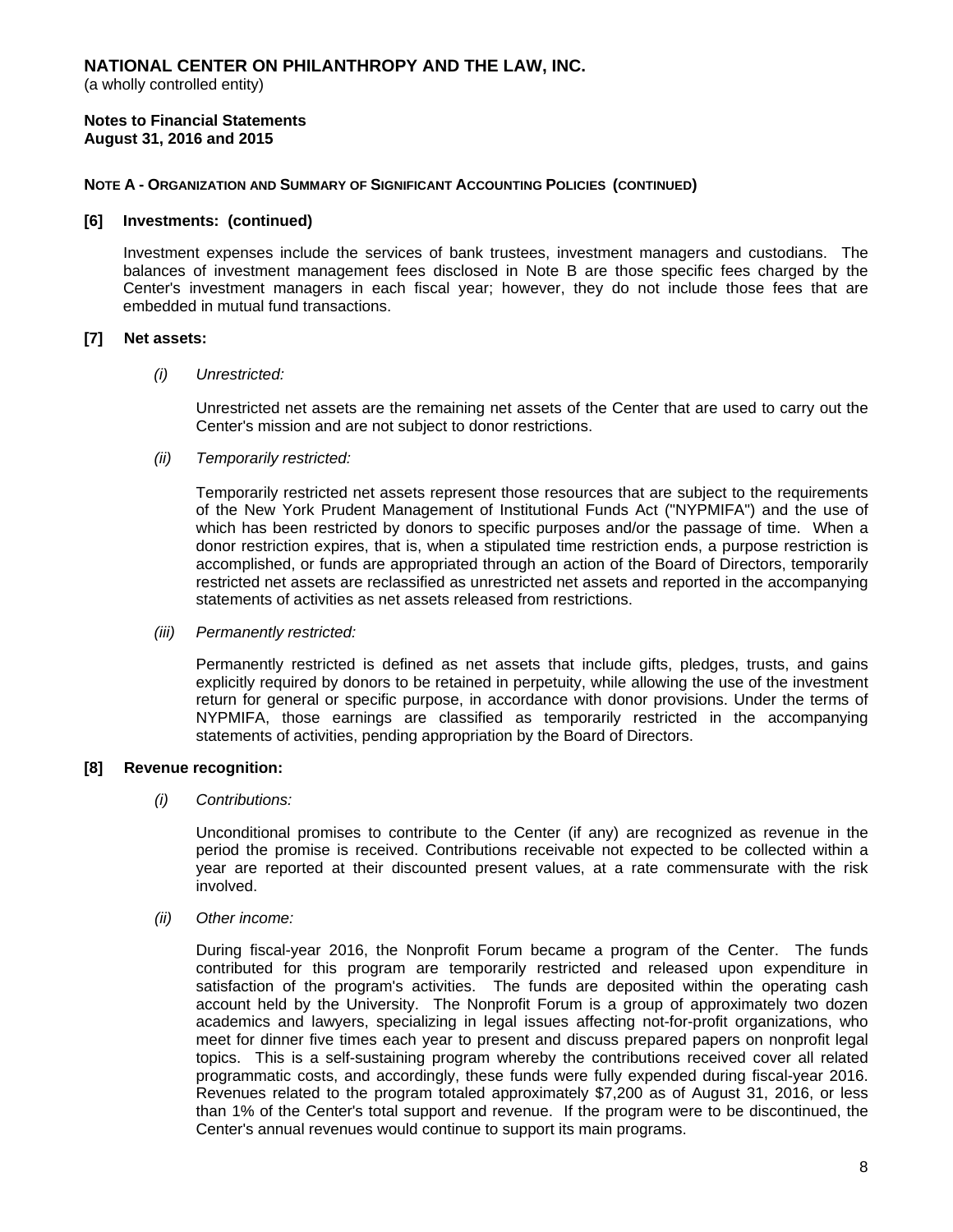(a wholly controlled entity)

**Notes to Financial Statements August 31, 2016 and 2015** 

#### **NOTE A - ORGANIZATION AND SUMMARY OF SIGNIFICANT ACCOUNTING POLICIES (CONTINUED)**

#### **[8] Revenue recognition: (continued)**

#### *(ii) Other income: (continued)*

Also included in other income is financial support from the University, based on a matching agreement as further described in Note G.

#### **[9] Income taxes:**

The Center is subject to the provisions of the Financial Accounting Standards Board's (the "FASB") Accounting Standards Codification ("ASC") Topic 740, *Income Taxes*, as it relates to accounting and reporting for uncertainty in income taxes. Because of the Center's general tax-exempt status, management believes ASC Topic 740 has not had, and is not anticipated to have, a material impact on the Center's financial statements.

#### **[10] New accounting pronouncement:**

In August 2016, the FASB issued Accounting Standards Update ("ASU") No. 2016-14, *Presentation of Financial Statements of Not-for-Profit Entities*. ASU 2016-14 will amend financial-statement presentations and disclosures, with the goal of assisting not-for-profit organizations in providing more relevant information about their resources (and the changes in those resources) to donors, grantors, creditors, and other users. ASU 2016-14 includes qualitative and quantitative requirements in the following areas: (i) net asset classifications, (ii) investment returns, (iii) expense categorizations, (iv) liquidity and availability of resources, and (v) the presentation of operating cash flows. The new standard will be effective for fiscal years beginning after December 15, 2017. The Center has chosen not to early-adopt this new pronouncement.

#### **NOTE B - INVESTMENTS**

At each fiscal year-end, investments at fair value consisted of the following:

|                                   | August 31,               |   |                    |
|-----------------------------------|--------------------------|---|--------------------|
|                                   | 2016                     |   | 2015               |
| Money-market fund<br>Mutual funds | \$<br>3,999<br>6,304,385 | S | 3,989<br>6,134,263 |
|                                   | 6.308.384                |   | 6.138.252          |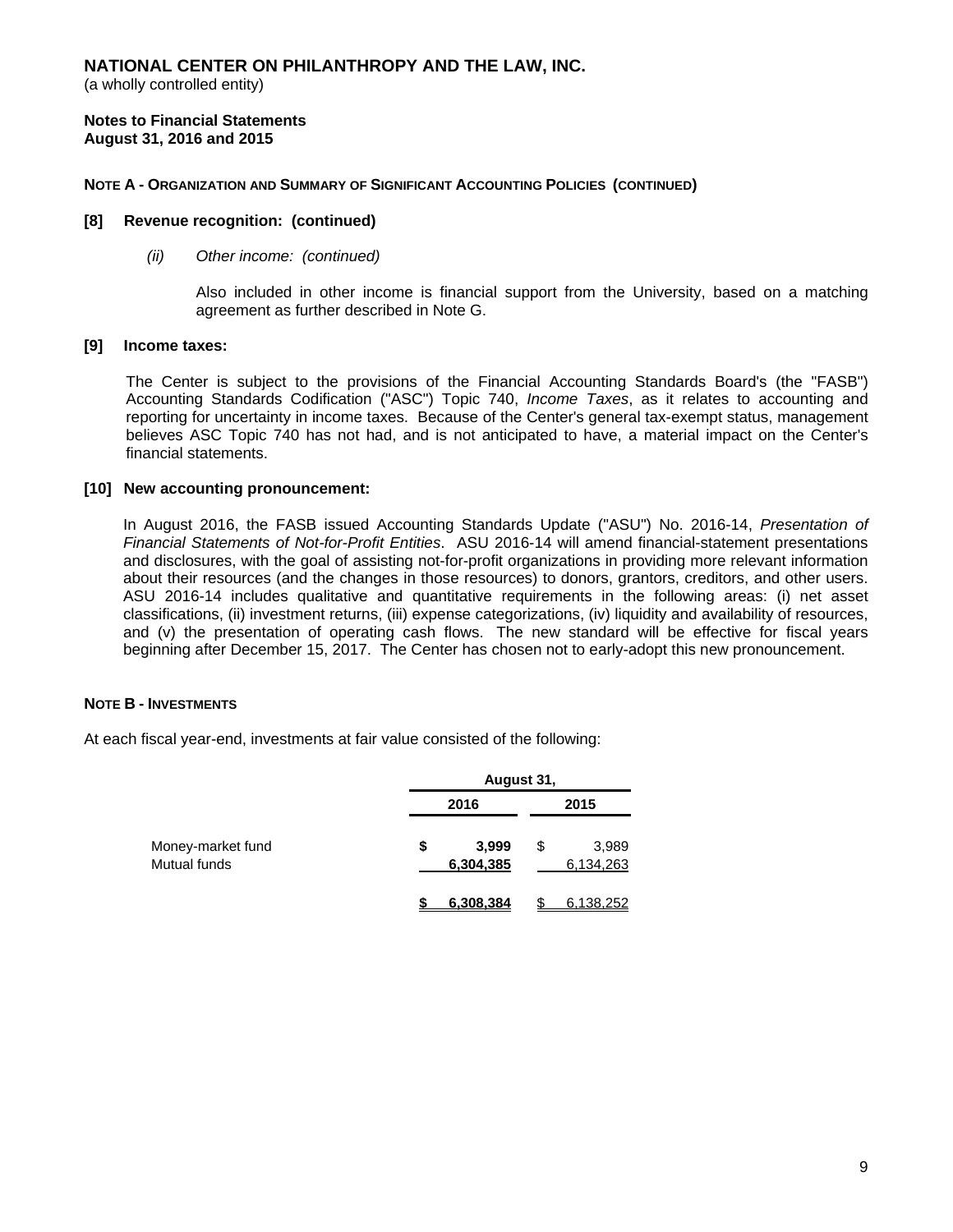(a wholly controlled entity)

#### **Notes to Financial Statements August 31, 2016 and 2015**

# **NOTE B - INVESTMENTS (CONTINUED)**

For each fiscal year, investment earnings consisted of the following:

|                                                               | Year Ended August 31,                |                                       |
|---------------------------------------------------------------|--------------------------------------|---------------------------------------|
|                                                               | 2016                                 | 2015                                  |
| Interest and dividends<br>Realized gains<br>Unrealized losses | \$<br>76,538<br>200,036<br>(46, 967) | \$<br>126,353<br>233,284<br>(568,832) |
|                                                               | 229,607                              | (209,195)                             |
| Investment fees                                               | (3, 473)                             | (843)                                 |
| Net investment income (loss)                                  | 226.134                              | (210,038)                             |

Authoritative guidance for fair-value measurements, ASC Topic 820, *Fair Value Measurements and Disclosures,*  establishes a hierarchy of valuation methodologies based on the extent to which asset valuations are observable in the marketplace. The following describes the hierarchy of methodologies used to measure fair value of investments:

Fair value for Level 1 is based on quoted prices in actively traded markets that the Center has the ability to access for identical assets. Market price data is generally obtained from exchange or dealer markets. The Center does not adjust the quoted price for such assets.

Fair value for Level 2 is based on quoted prices for instruments similar to those held by the Center in actively traded markets, quoted prices for identical instruments held by the Center in markets that are not actively traded and model-based valuation techniques for which all significant assumptions are observable in the market or can be corroborated by observable market data. Inputs are obtained from various sources, including market participants, dealers, and brokers.

Fair value for Level 3 is based on valuation techniques used to assess prices that are unobservable, as the assets trade infrequently or not at all.

The Center's investments at August 31, 2016 and 2015 were all considered to be in Level 1. During fiscal-years 2016 and 2015, there were no transfers among Levels 1, 2, or 3.

#### **NOTE C - CONTRIBUTIONS RECEIVABLE**

At August 31, 2016, contributions receivable were estimated to be due as follows:

| Less than one year                                                                           | S | 50,000    |
|----------------------------------------------------------------------------------------------|---|-----------|
| One year to five years                                                                       |   | 300,000   |
|                                                                                              |   | 350,000   |
| Reduction of pledges due in excess of one year to<br>present value, at a discount rate of 2% |   | (17, 266) |
|                                                                                              |   | 332.734   |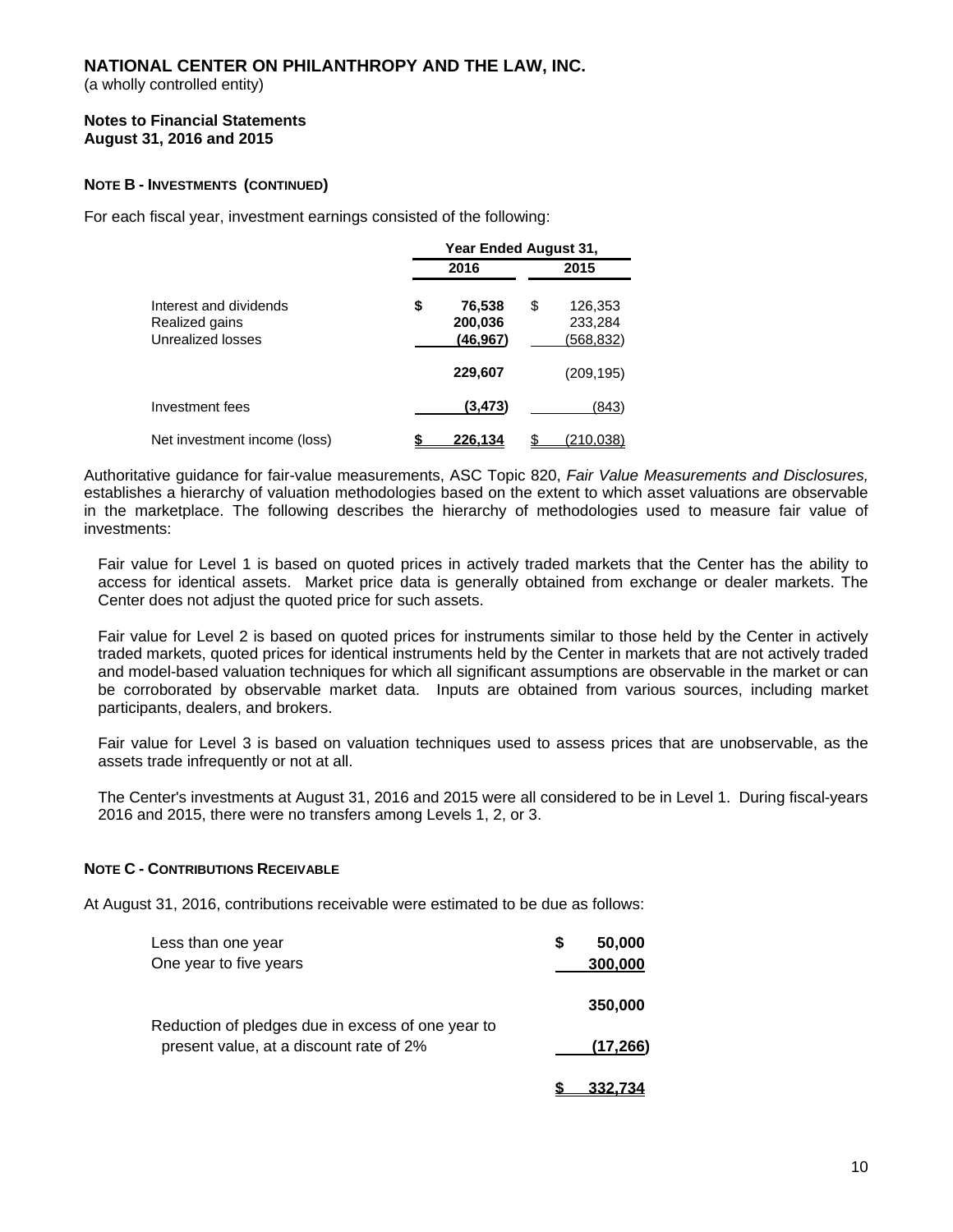(a wholly controlled entity)

#### **Notes to Financial Statements August 31, 2016 and 2015**

### **NOTE C - CONTRIBUTIONS RECEIVABLE (CONTINUED)**

Management believes the amounts reported above to be collectible; accordingly, no allowance for doubtful account has been established. As of August 31, 2015, there were no contributions receivable.

#### **NOTE D - CONCENTRATION OF REVENUE**

During fiscal-year 2016, approximately 43% of the Center's total support was provided by one donor. Due to the contributions the Center receives from various donors in each year, the Center is not solely reliant on any particular donor.

### **NOTE E - RETIREMENT PLAN**

The employees of the University who are affiliated with the Center participate in an Internal Revenue Service Section 403(b) defined-contribution plan with the University. Pension costs charged to operations were \$44,324 and \$41,669 for fiscal-years 2016 and 2015, respectively.

# **NOTE F - FELLOWSHIPS**

Each year the Center selects candidates for two fellowship positions. During both fiscal-years 2016 and 2015, the Center recorded an expense for the two fellowships of \$100,000.

#### **NOTE G - RELATED-PARTY TRANSACTIONS**

The Center rents a furnished office from the University, and utilizes various services of the University's School of Law, including library resources and computer technology. The Center reimburses the University for the costs of the office and related services, as well as for the compensation of Center employees who are paid directly by the University. The University also provides the Center with some immaterial administrative support. In addition, the Center receives financial support from the University, based on a matching agreement, the amount of which was \$290,000 during fiscal-years 2016 and 2015, and which is included as other income in the accompanying statements of activities.

#### **NOTE H - TEMPORARILY RESTRICTED NET ASSETS**

At each fiscal year-end, temporarily restricted net assets were associated with the following:

|                                             |                        | August 31,        |
|---------------------------------------------|------------------------|-------------------|
|                                             | 2016                   | 2015              |
| Scholarships and fellowships<br>Conferences | 80,180<br>S<br>143,018 | 80,969<br>143,018 |
| Scientific, literary, and education efforts | 639                    | 639               |
| Professorship<br>Time restrictions          | 8,032<br>356,436       | 19,373<br>25,000  |
|                                             | 588.305                | 268.999           |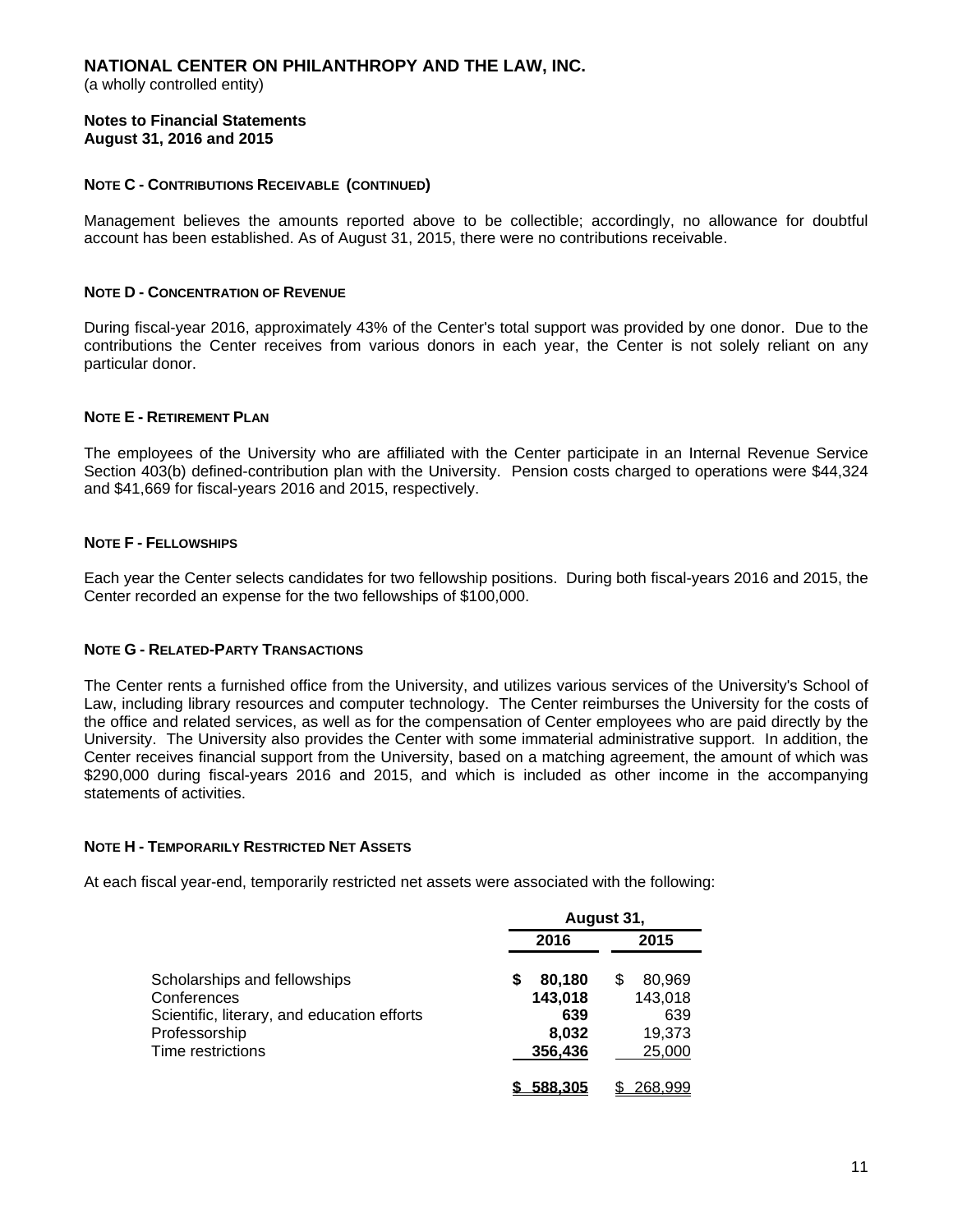(a wholly controlled entity)

#### **Notes to Financial Statements August 31, 2016 and 2015**

# **NOTE H - TEMPORARILY RESTRICTED NET ASSETS (CONTINUED)**

During each fiscal year, net assets released from restrictions as the result of satisfying donor restrictions were as follows:

|                                                                             | August 31,                  |   |                              |
|-----------------------------------------------------------------------------|-----------------------------|---|------------------------------|
|                                                                             | 2016                        |   | 2015                         |
| Program restrictions satisfied:<br>Scholarships and fellowships             | \$<br>5,789                 | S | 59,692                       |
| Conferences<br>Scientific, literary, and education efforts<br>Professorship | 30,000<br>150,000<br>96,097 |   | 30,000<br>158,113<br>111,112 |
| Nonprofit Forum<br>Time restrictions satisfied                              | 7,156<br>306,298            |   | 39,898                       |
| Change in funds with deficiencies                                           | 595,340<br>(8,032)          |   | 398,815<br>(137, 012)        |
|                                                                             |                             |   | 261.803                      |

# **NOTE I - ENDOWMENT**

#### **[1] The endowment:**

The Center's endowment consists entirely of donor-restricted funds, of which \$2,000,000 was established for the purpose of a professorship and the balance was established to fund general activities. The Center does not have any funds designated by the Board of Directors to function as endowment.

#### **[2] Interpretation of relevant law:**

The terms of NYPMIFA are applicable to the Center. NYPMIFA principally addresses (i) the management and investment of all of a not-for-profit entity's "institutional funds" (which are mainly the financial assets of the entity and which exclude programmatic assets such as buildings or operating facilities), and (ii) the appropriations by the governing board of earnings derived from both donor-restricted and board-designated endowment funds. In essence, NYPMIFA requires all of the financial resources of the entity to be used in a "prudent" fashion, with the express approval and action of the governing board. The Board of Directors continues to adhere to NYPMIFA's requirements.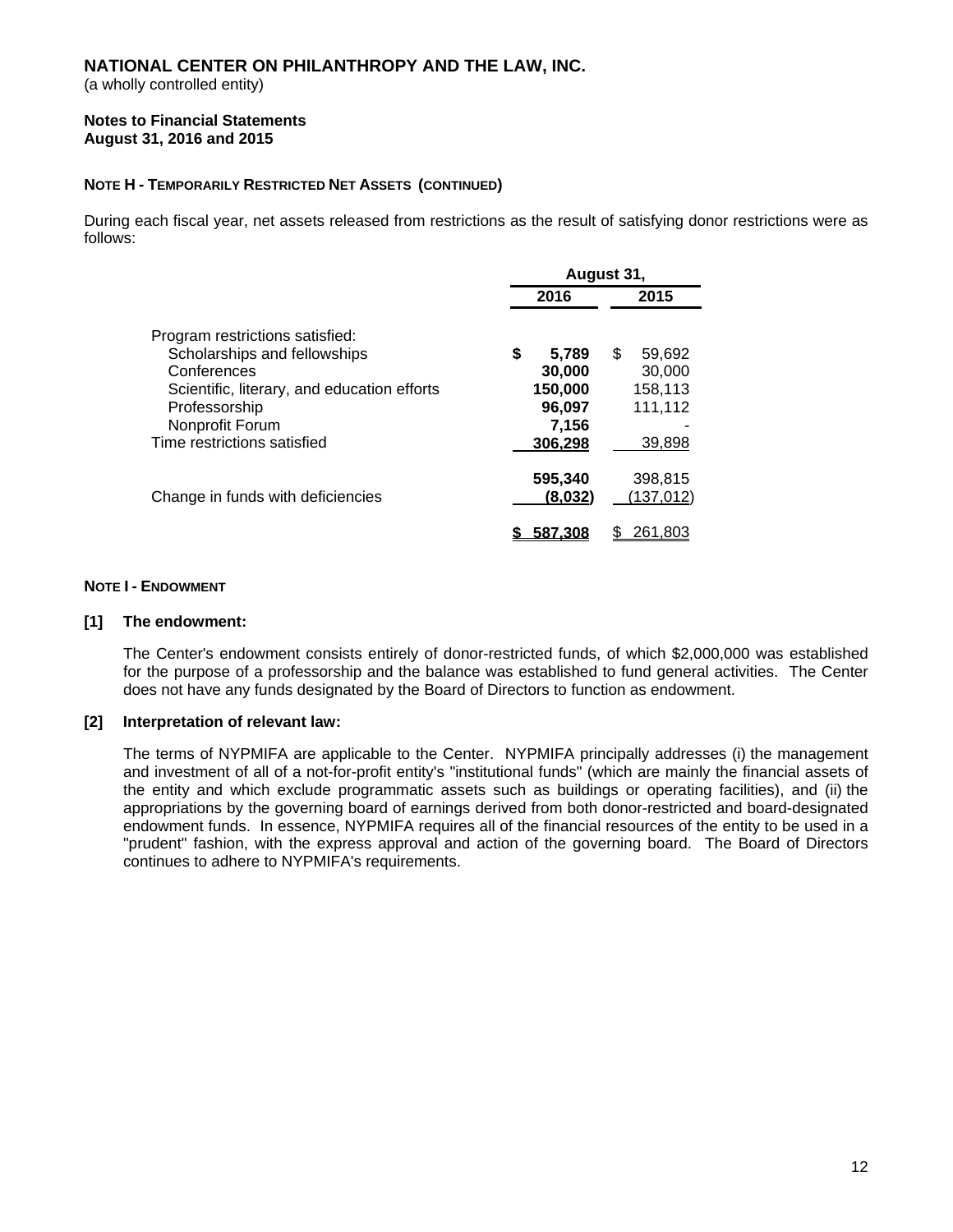(a wholly controlled entity)

#### **Notes to Financial Statements August 31, 2016 and 2015**

### **NOTE I - ENDOWMENT (CONTINUED)**

#### **[3] Changes in endowment net assets, during each fiscal year:**

|                                                                                              |                     |                                         | Year Ended August 31, 2016       |                      |
|----------------------------------------------------------------------------------------------|---------------------|-----------------------------------------|----------------------------------|----------------------|
|                                                                                              | <b>Unrestricted</b> | <b>Temporarily</b><br><b>Restricted</b> | Permanently<br><b>Restricted</b> | <b>Total</b>         |
| Endowment net assets and the earnings<br>thereon, beginning of the fiscal year               | \$ (137,012)        | \$<br>19,373                            | 2,285,400<br>\$                  | \$2,167,761          |
| Investment return:<br>Investment earnings, net<br>Net appreciation (realized and unrealized) |                     | 24.790<br>51,934                        |                                  | 24,790<br>51,934     |
| Total net investment return                                                                  |                     | 76,724                                  |                                  | 76,724               |
| Appropriation of endowment assets for expenditure<br>Other changes - funds with deficiencies | (8,032)             | (96,097)<br>8,032                       |                                  | (96,097)             |
| Endowment net assets and the earnings<br>thereon, end of the fiscal year                     | \$(145,044)         | 8.032                                   | 2.285.400                        | <u>\$2.148.388</u>   |
|                                                                                              |                     |                                         |                                  |                      |
|                                                                                              |                     |                                         | Year Ended August 31, 2015       |                      |
|                                                                                              | <b>Unrestricted</b> | <b>Temporarily</b><br><b>Restricted</b> | Permanently<br><b>Restricted</b> | <b>Total</b>         |
| Endowment net assets and the earnings<br>thereon, beginning of the fiscal year               | \$                  | \$<br>66,814                            | 2,285,400<br>\$                  | \$<br>2,352,214      |
| Investment return:<br>Investment earnings, net<br>Net depreciation (realized and unrealized) |                     | 44,298<br>(117, 639)                    |                                  | 44,298<br>(117, 639) |
| Total net investment return                                                                  |                     | (73, 341)                               |                                  | (73, 341)            |
| Appropriation of endowment assets for expenditure<br>Other changes - funds with deficiencies | (137, 012)          | (111, 112)<br>137,012                   |                                  | (111, 112)           |

#### **[4] Endowment objectives:**

The Center has adopted investment and spending policies for endowment assets that attempt to provide a predictable stream of funding to objectives supported by its endowment, while seeking to maintain the purchasing power of the endowment assets.

#### **[5] Funds with deficiencies:**

Due to unfavorable market fluctuations, from time-to-time the fair value of assets associated with individual donor-restricted endowment funds may decline below the historical dollar value of the donors' original, permanently restricted contributions. At August 31, 2016 and 2015, deficiencies amounted to \$145,044 and \$137,012, respectively, and were reported in unrestricted net assets in the accompanying financial statements. Under the terms of NYPMIFA, the Center has no responsibility to restore such decreases in value.